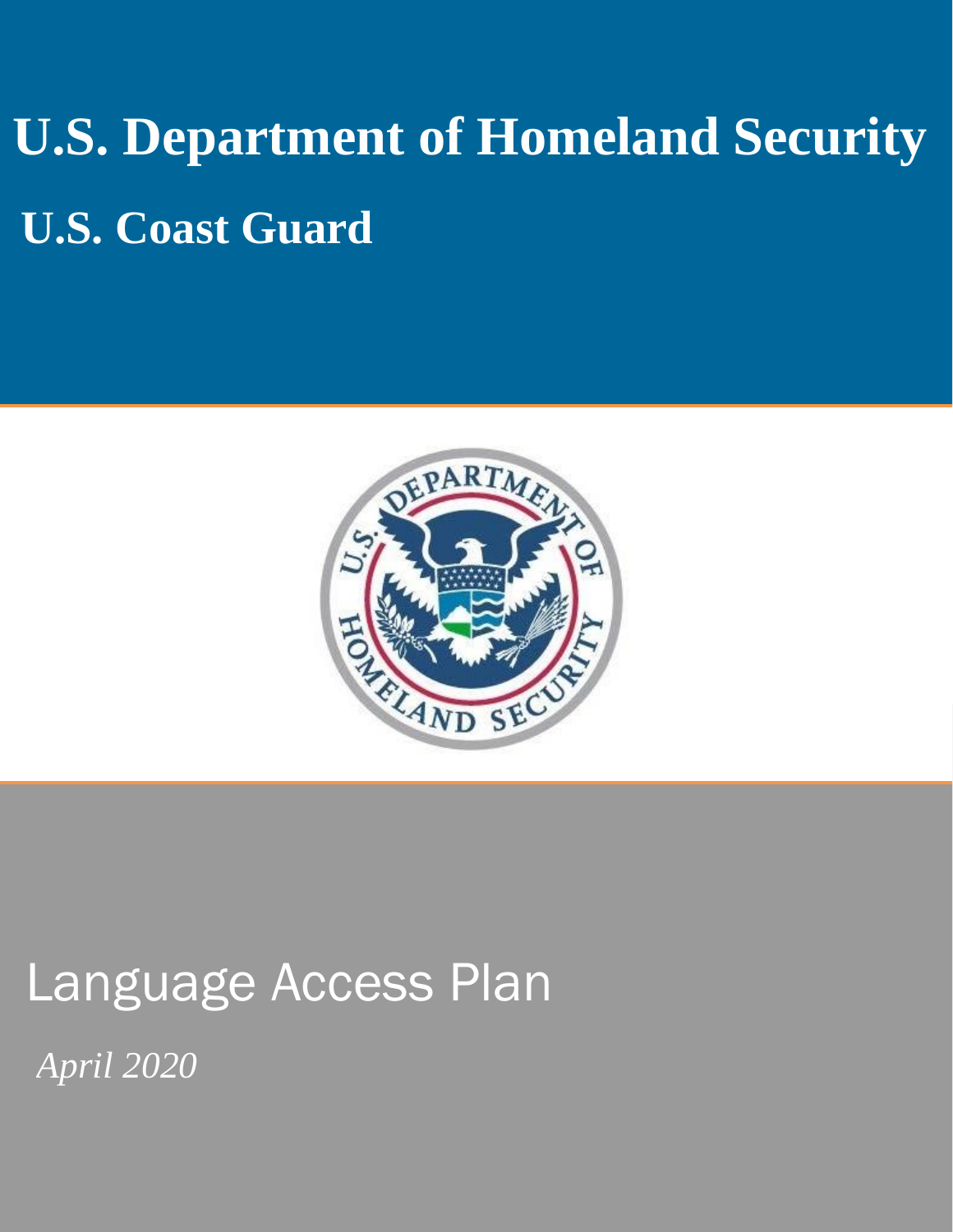#### **Table of Contents**

| Component Interactions with the Public and Language Services Provided  6 |  |
|--------------------------------------------------------------------------|--|
|                                                                          |  |
|                                                                          |  |
|                                                                          |  |
|                                                                          |  |
|                                                                          |  |
|                                                                          |  |
|                                                                          |  |
|                                                                          |  |
|                                                                          |  |
|                                                                          |  |
|                                                                          |  |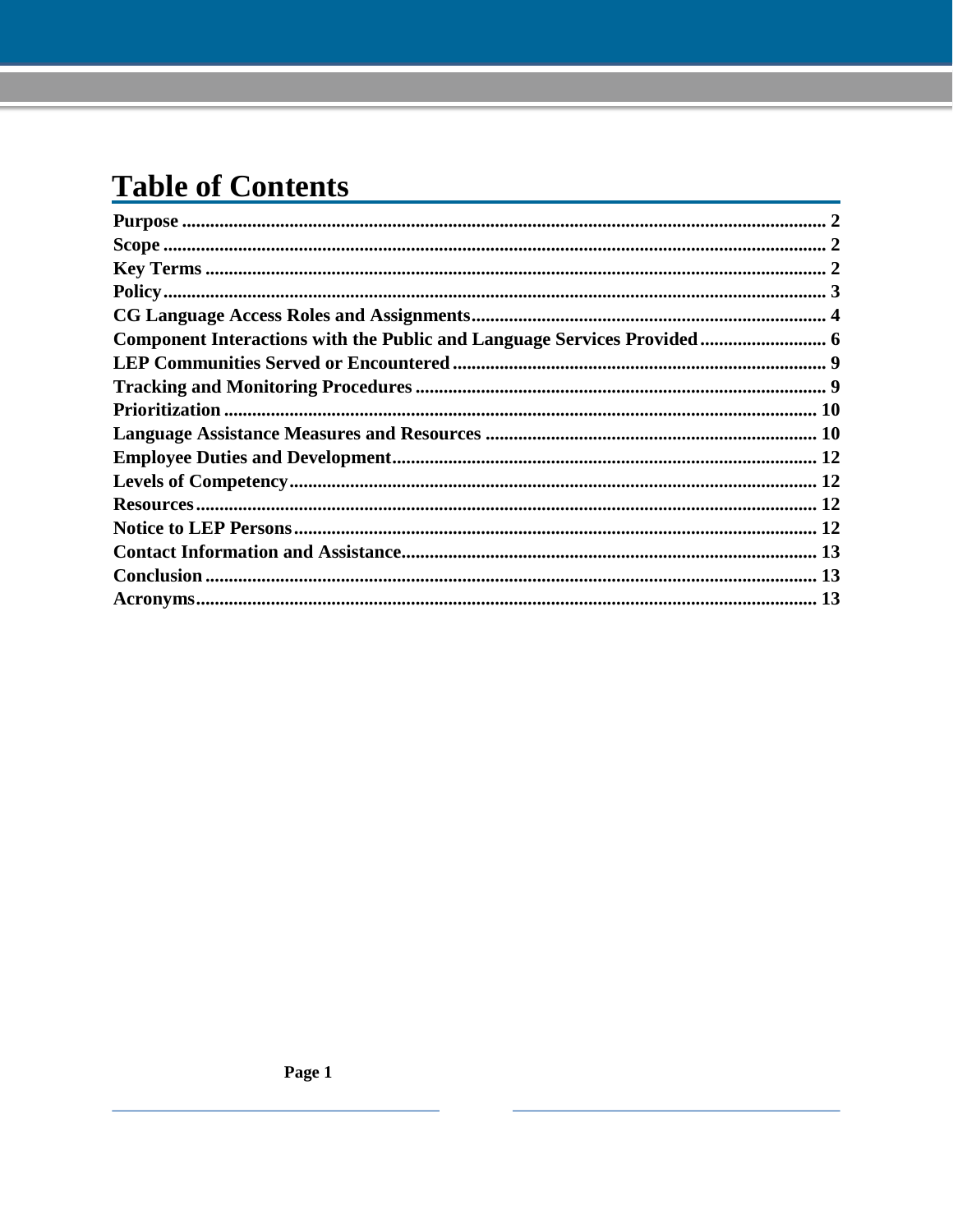#### <span id="page-2-0"></span>**Purpose**

The purpose of this Language Access Plan (LAP) is to establish policy and provide guidance in developing and implementing reasonable efforts to eliminate or reduce "Limited English Proficiency" (LEP) as a barrier to accessing United States Coast Guard (USCG) programs, activities, or events as required by Executive Order (EO) 13166, "Improving Access to Services for Persons with Limited English Proficiency" (August 11, 2000). This Executive Order requires that each Federal department and agency examine the services they provide to the public and, accordingly, develop and implement a system by which LEP persons can have meaningful access to those services without unduly burdening the fundamental mission of the agency. Executive Order 13166 has two fundamental goals: nondiscrimination and effective government for everyone.

#### <span id="page-2-1"></span>**Scope**

This plan covers CG interactions with LEP individuals that occur within the United States and its territories, including vessels and persons at sea within 12 nautical miles thereof. Therefore, it applies to CG's over 700 independent units, including roughly 250 ships and a wide variety of shore-based units, including small boat stations, air stations, marine safety units, aids to navigation teams, training centers, maintenance units, and other operational, support, and logistics commands. It also applies to the CG's 60,000 personnel geographically distributed throughout the 50 United States, as well as to locations in American Samoa, Federated States of Micronesia, Guam, Marshall Islands, Northern Mariana Islands, Palau, Puerto Rico, and the Virgin Islands.

#### <span id="page-2-2"></span>**Key Terms**

The following are terms associated with the goals of the CG Language Access Plan and its implementation:

*Interpretation and Translation:* Interpretation involves *oral* communication. Translation involves *written* communication. Interpretation involves the immediate communication of meaning from one language into another. An interpreter conveys meaning orally; as a result, interpretation requires skills different from those needed for translation. Interpreting is a complex task that combines several abilities beyond language competence in order to enable delivery of an effective professional interpretation in a given setting. From the standpoint of the user, a successful interpretation is one that faithfully and accurately conveys the meaning of the source language orally, reflecting the style and cultural context of the source message, without omissions, additions, or embellishments on the part of the interpreter. Professional interpreters are subject to specific codes of conduct and should be trained in interpretive skills, ethics, and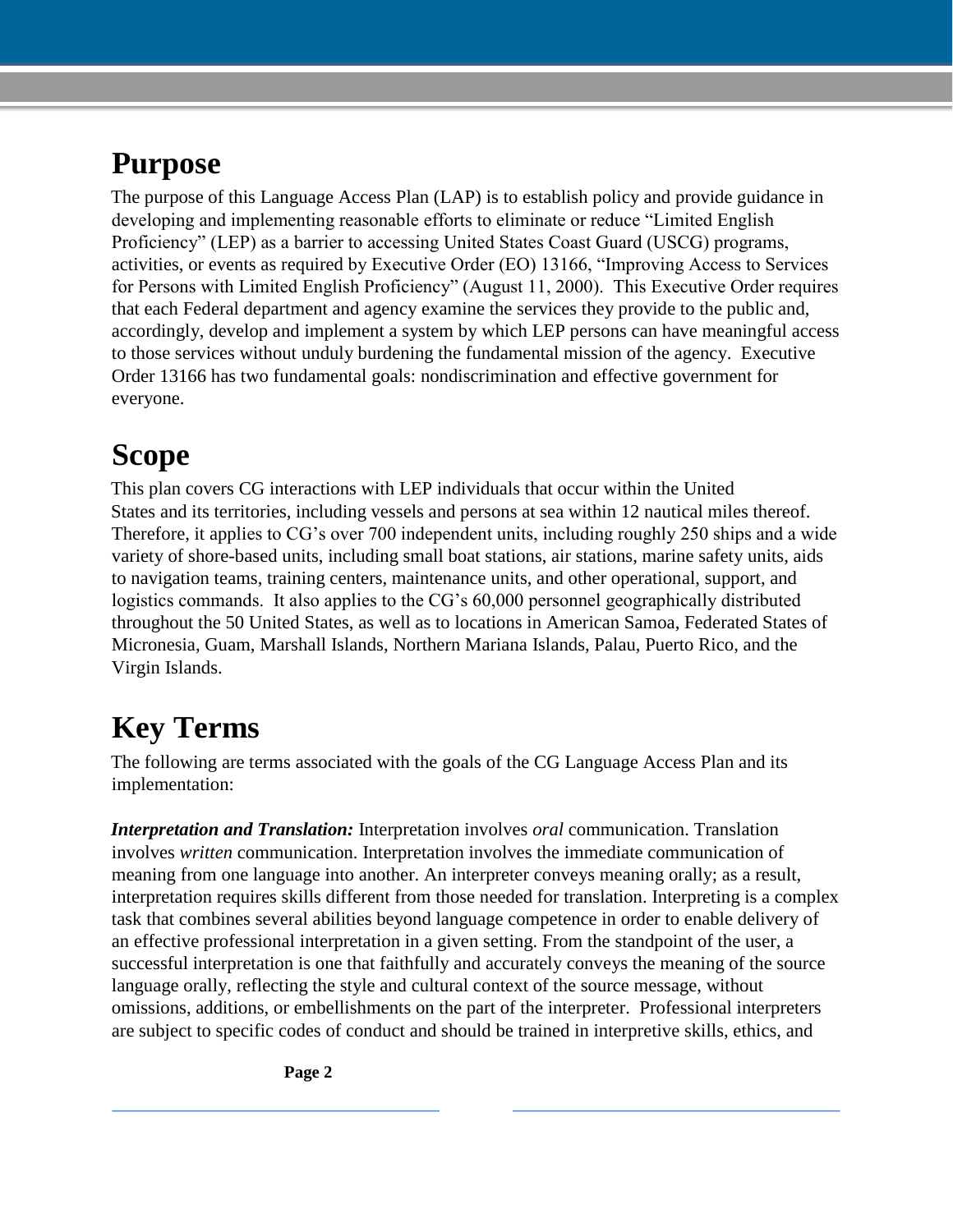subject-matter language. CG components utilizing the services of interpreters should request information about certification, assessments taken, qualifications, experience, and training.

One of the CG's critical assets toward fulfilling its LEP mission lies with its CG Auxiliary Interpreter Corps (AIC), which has over 363 volunteer interpreters, offers interpretation services in 48 foreign languages, and has provided over 52,000 hours of interpretation to date.

Interpreters may be physically present, or, in appropriate circumstances, may appear via videoconferencing or telephonically. When videoconferencing or telephonic interpretation are used, options include connecting directly to a specific professional interpreter with known qualifications, or using a company that provides telephonic interpretation services and has in place quality control and privacy safeguards.

*Limited English Proficient Persons:* Persons whose primary language is not English and who have a limited ability to read, speak, write, and/or understand English.

*Bilingual Persons:* Persons who are bilingual are fluent in two languages and are able to conduct the business of the workplace in either of those languages. This is to be distinguished from mere *proficiency* in more than one language. An individual who is proficient in a language may, for example, be able to greet an LEP individual in his or her language, but not conduct agency business in that language. Interpretation and translation require the interpreter to be fluently bilingual, and also require additional specific skills as previously described in 'Interpretation and Translation'.

### <span id="page-3-0"></span>**Policy**

The CG follows the policy in the DHS Language Access Plan  $(LAP)^1$  and, therefore, adopts the following specific policy. Its intent is to provide meaningful access for LEP individuals to its operations (as appropriate), services, activities, and programs within the United States and its territories including surrounding waters within the 12 NM limit by providing quality language assistance services in a timely manner. CG units, including Headquarters directorates and relevant programs, should incorporate language access considerations into their routine strategic and business planning, identify and translate crucial documents into the most frequently encountered languages, provide interpretive services where appropriate, and educate personnel

 $<sup>1</sup>$  It is the policy of DHS to provide meaningful access for individuals with limited English proficiency to operations,</sup> services, activities, and programs that support each Homeland Security mission area by providing quality language assistance services in a timely manner. DHS Components, therefore, should incorporate language access considerations into their routine strategic and business planning, identify and translate crucial documents into the most frequently encountered languages, provide interpretive services where appropriate, and educate personnel about language access responsibilities and how to utilize available language access resources. (DHS Language Access Plan, February 28, 2012)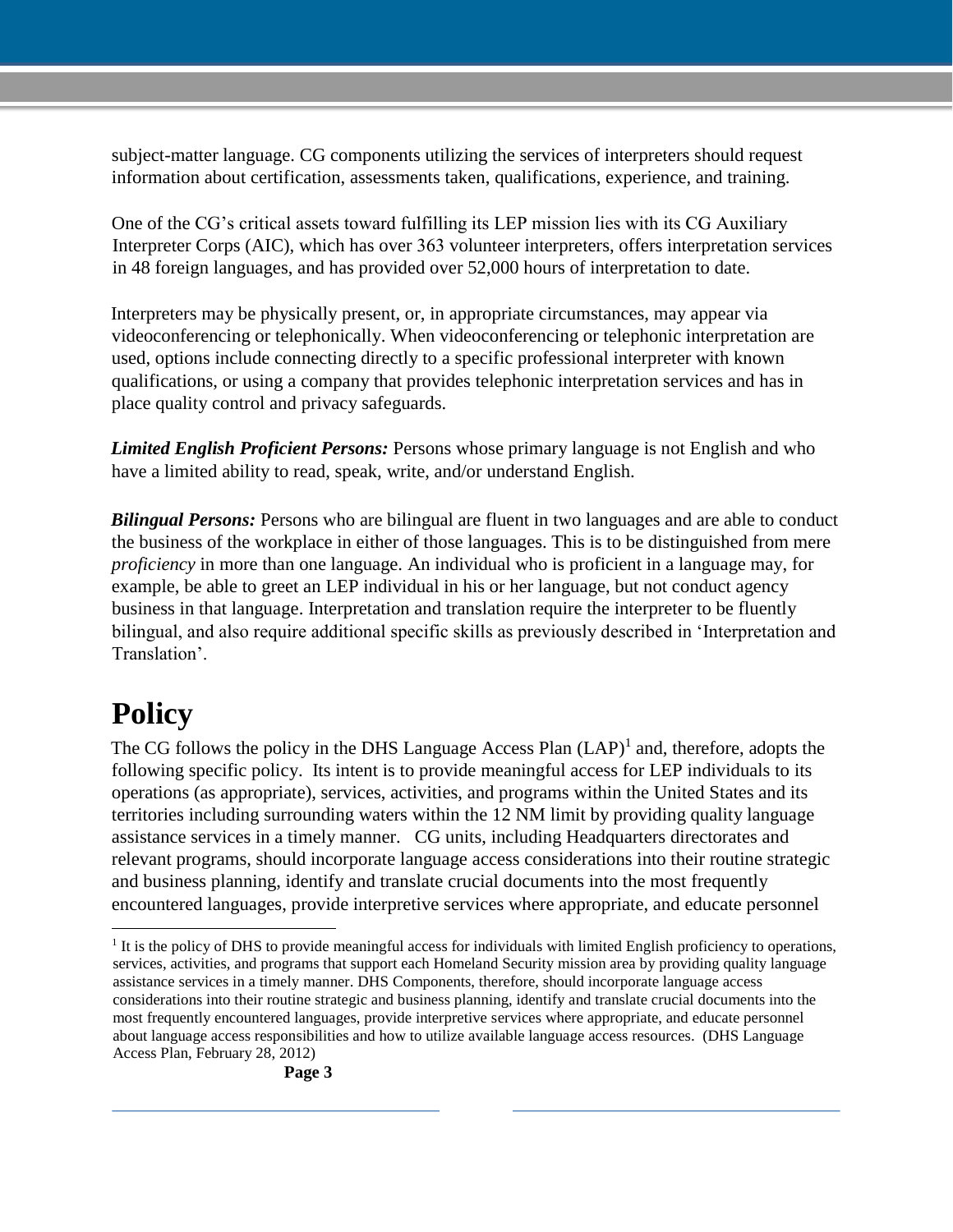about language access responsibilities and how to utilize available language access resources as required by the Executive Order 13166 and in accordance with guidance provided by the Department of Homeland Security (DHS) Language Access Plan. In this regard, the primary goal of this policy is to provide meaningful access to CG programs, benefits, and services, and maintain compliance with civil rights laws by communicating effectively with LEP individuals in languages other than English.

This policy and plan is currently accessible and available to the public as well as component personnel through the internet and intranet.

#### <span id="page-4-0"></span>**The CG Language Access Plan (LAP) Roles and Responsibilities**

The Civil Rights Director (CG-00H) is responsible for the LAP program overall and is responsible for designating a Primary and Alternate LAP Coordinator. The office responsible for LAP compliance is the Compliance and Procedures Division of the Office of Civil Rights Policy, Planning, and Resources, located within the CG Civil Rights Directorate. The role of the primary LAP Coordinator is to monitor and assess program management responsibilities in the implementation of this plan. This person also has responsibility related to the prevention of discrimination on the basis of race, color, national origin, disability, and age in services provided by the CG, and in programs and activities receiving Federal Financial Assistance (FFA). The Alternate LAP Coordinator assumes program management responsibilities during the absence of the LAP Coordinator. The Primary and/or Alternate LAP Coordinators will participate as members of the DHS Language Access Working Group with the purpose of developing and implementing Agency-wide standards for ensuring quality assurance of language services, sharing best practices, and disseminating information on existing language technologies as well as the appropriate use of these technologies.

The CRD LAP Coordinator will:

- Participate as the lead of the DHS Language Access Working Group.
- Coordinate quarterly meetings with the group.

 Identify major contracted LAP services and assess the resources necessary to provide language services, identify existing resources, and describe funding and procurement needs.

Develop and implement a data tool to collect, track, and manage data on language needs.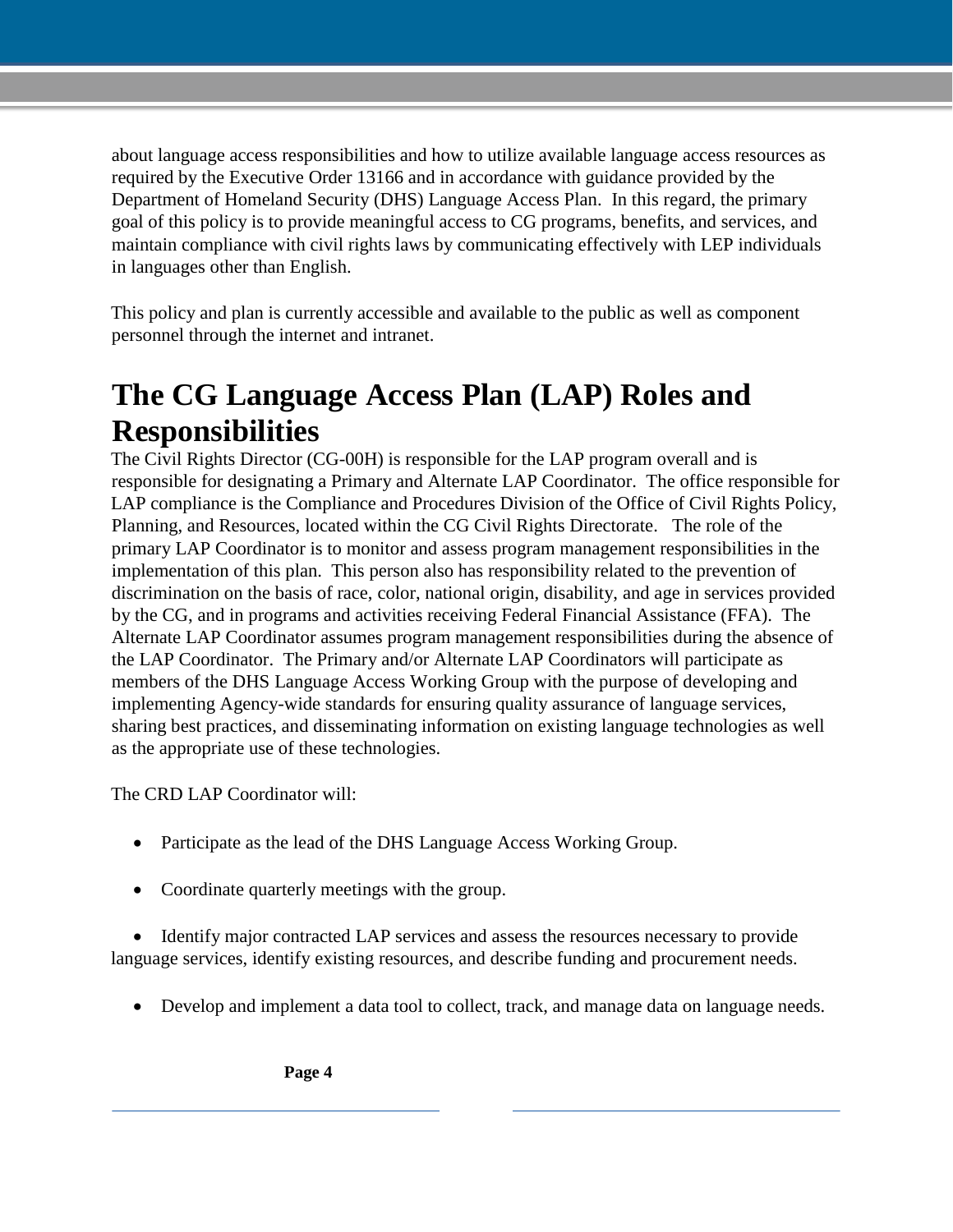Coordinate with the Office for Civil Rights and Civil Liberties to review complaints filed by members of the public that allege a denial of meaningful language access to CG's programs, services, and activities, and if appropriate, make recommendations to remedy deficiencies.

• Determine LAP training requirements for compliance with Executive Order 13166 and Title VI (nature, form, and frequency).

The CRD Alternate LAP Coordinator will:

Perform the LAP Coordinator duties in the absence of the Primary LAP Coordinator.

• Participate as a member of the DHS Language Access Working Group in the absence of the Primary LAP Coordinator.

The Coast Guard Language Access Plan (LAP) Working Group

The CG Civil Rights Directorate has formed a LAP working group consisting of several offices/representatives to assist in implementing, evaluating and updating the CG LAP. The working group works collaboratively to ensure implementation of language access activities and ongoing monitoring.

The CG LAP Working Group consist of the following offices/representatives:

- CG-00H Civil Rights Directorate
- CG-BSX-1 Auxiliary Interpreter Corps (AIC)
- CG-MLE-3 Office of Law Enforcement
- CG-BSX-22 Boating Safety Division/Grants
- CG-NRC National Response Center
- CG-NCC- National Command Center

The CG-MLE (Maritime Law Enforcement) representative will:

- Receive input on CG interactions through law enforcement contact, which require additional language skills or training.
- Share concerns from field units with working group to develop courses of action to address shortfalls in training or equipment.

**Page 5**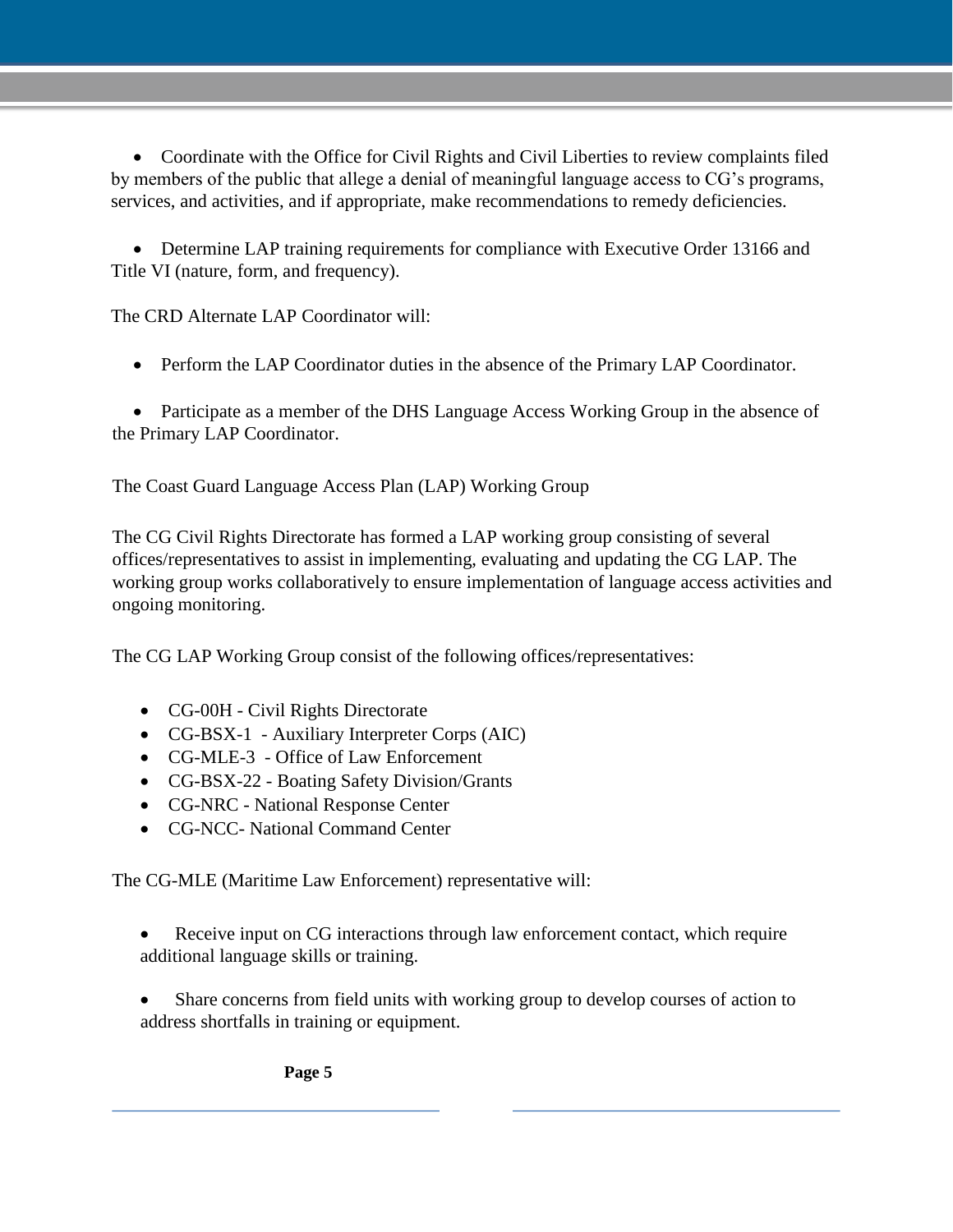The CG-NRC (National Response Center) representative will:

- Provide updates for language line services requested and utilized frequently/regularly for their 24/7 operations.
- Provide updates on all Communication Service Authorizations requested and authorized by CG.

The CG-NCC (National Command Center) representative will:

 Update the group on the telephonic interpretation services that are used regularly, by the CG-NCC limited interpretation capabilities. When subunits request interpretation services, the NCC provides that service via phone conferencing.

#### <span id="page-6-0"></span>**Component Interactions with the Public**

calls, radio communications, published documents, web-based resources, etc.). CG personnel interact and communicate with the public in a variety of ways. The types of interactions vary, based primarily on mission responsibilities, types of CG assets involved (i.e. shore-based units, ships, boats, helicopters, and fixed-wing aircraft), and their respective crew sizes, as well as the available means of communication (e.g. face-to-face meetings, telephone

Due to its maritime nature, many CG interactions with the public occur at sea. Examples of public interactions with shore-based CG facilities include responses to visits, phone calls, letters, radio communications, and emails from the general public, as well as outreach activities such as teleconferences, website postings, etc.

Following are specific examples of CG interactions with the public:

- A vessel in distress may contact a CG Station for assistance.
- Search and Rescue (SAR) operations may involve communications with shore-based units, aircraft, cutters, and/or boats, often by individuals who are either in distress or require some sort of maritime assistance.

• Pollution Responders respond to discharge of oil or hazardous substance release from foreign vessels. As part of local area and regional spill response planning, the Captain of the Port (COTP) and Federal On-Scene Commander (FOSC) may interact with the public.

 A Coast Guard law enforcement boarding team conducts a boarding on a vessel at sea to ensure compliance with Federal statutes and regulations.

#### **Page 6**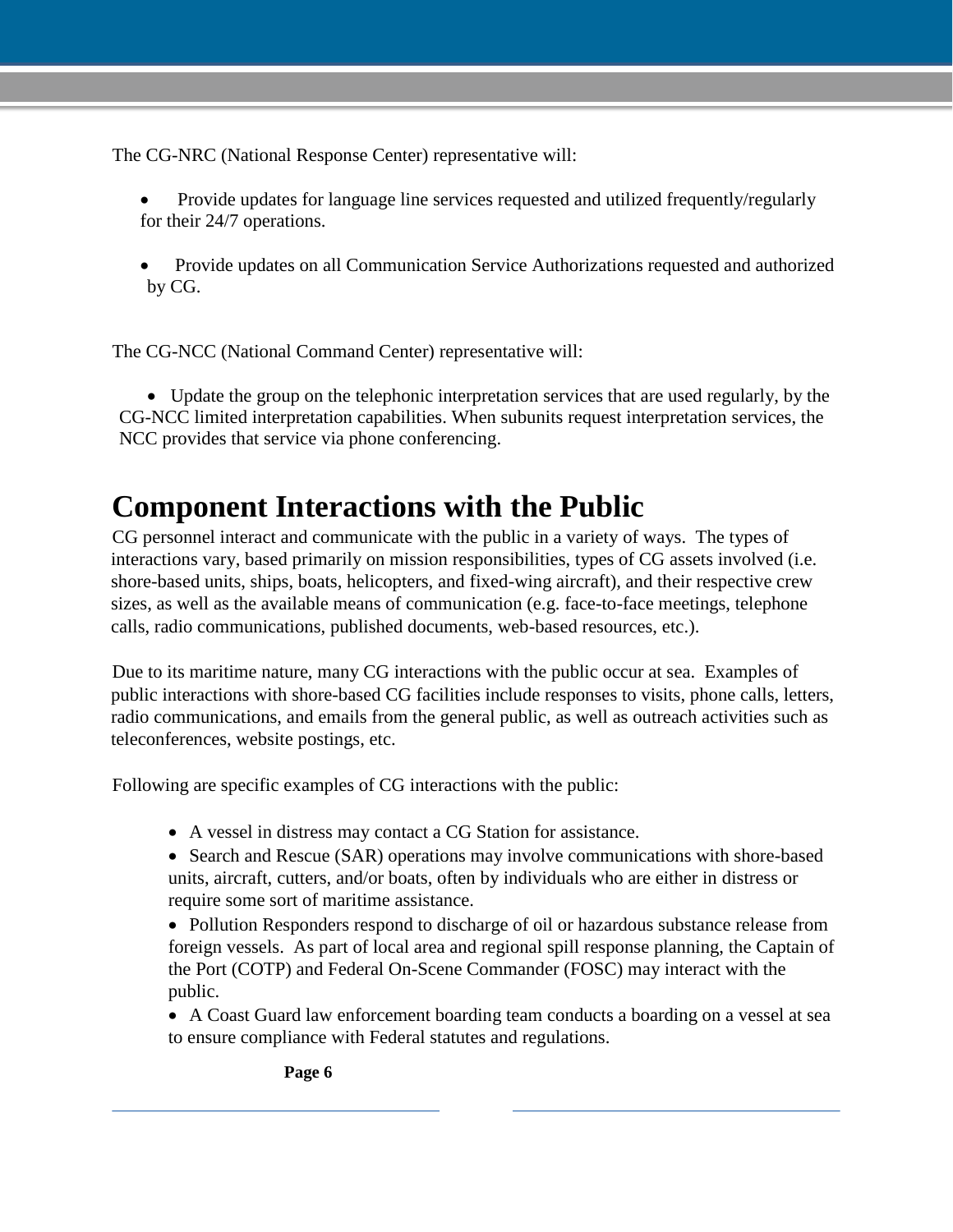Other types of incidents such as casualty investigations.

Other facts about the average CG daily interaction with the public are found on the CG Boating Safety Center website, <https://uscgboating.org>[/.](http://uscgboating.org/about/us_coast_guard_facts.aspx)

The CG National Response Center (NRC).

The National Response Center (NRC) is a 24/7 communications center for the National Response Team (NRT) serving as the sole federal point of contact for the reporting of all pollution, railroad and port security incidents occurring in the United States and its territories. Its primary purpose is to improve environmental quality by minimizing environmental damage and ensuring regulatory requirements are being met through mandated incident reporting allowing for timely and efficient response efforts. Each year the NRC takes approximately 55,000 phone calls per year resulting in the processing of 32,000 incident reports and transmitting over 640,000 notifications to Federal, State, Jurisdictional and Tribal On-Scene Coordinators for incident response. Approximately 75% of all reports consist of environmental pollution reports, 12% consist of security/suspicious activity reports, and 13% consist of railroad incidents. As the designated point of contact for incident reporting, the NRC maintains a telephonic foreign language line for LEP individuals. Relative to incident reporting, the Coast Guard conducts several public outreach programs, including the Sea Partners Campaign, a marine environmental protection education and outreach program that targets the public at large, and America's Waterway Watch & Citizen's Action Network, a CG-sponsored nationwide public outreach and citizen recruiting programs that encourage citizens living, playing, or working on or near the water to report suspicious activity to responsible authorities, including the National Response Center. The CG participation in these outreach and recruiting activities will typically involve interaction with myriad individuals who speak languages other than English, or who have limited English proficiency. CG has an agreement with a language services vendor.

The CG-NRC Languages Services.

The CG interacts with members of the public, including LEP persons, in the course of carrying out its obligations under the National Environmental Policy Act (NEPA). In implementing the NEPA process, Coast Guard, will, as required by Execute Order (EO) 13166, take reasonable steps to ensure that eligible LEP persons have meaningful access to the agency's NEPA documents and activities. In carrying out its obligations under EO 12898 to achieve environmental justice, CG will also consider the language needs of limited-English proficient populations in providing opportunities for public participation in the NEPA process and access to information on matters relating to human health and the environment.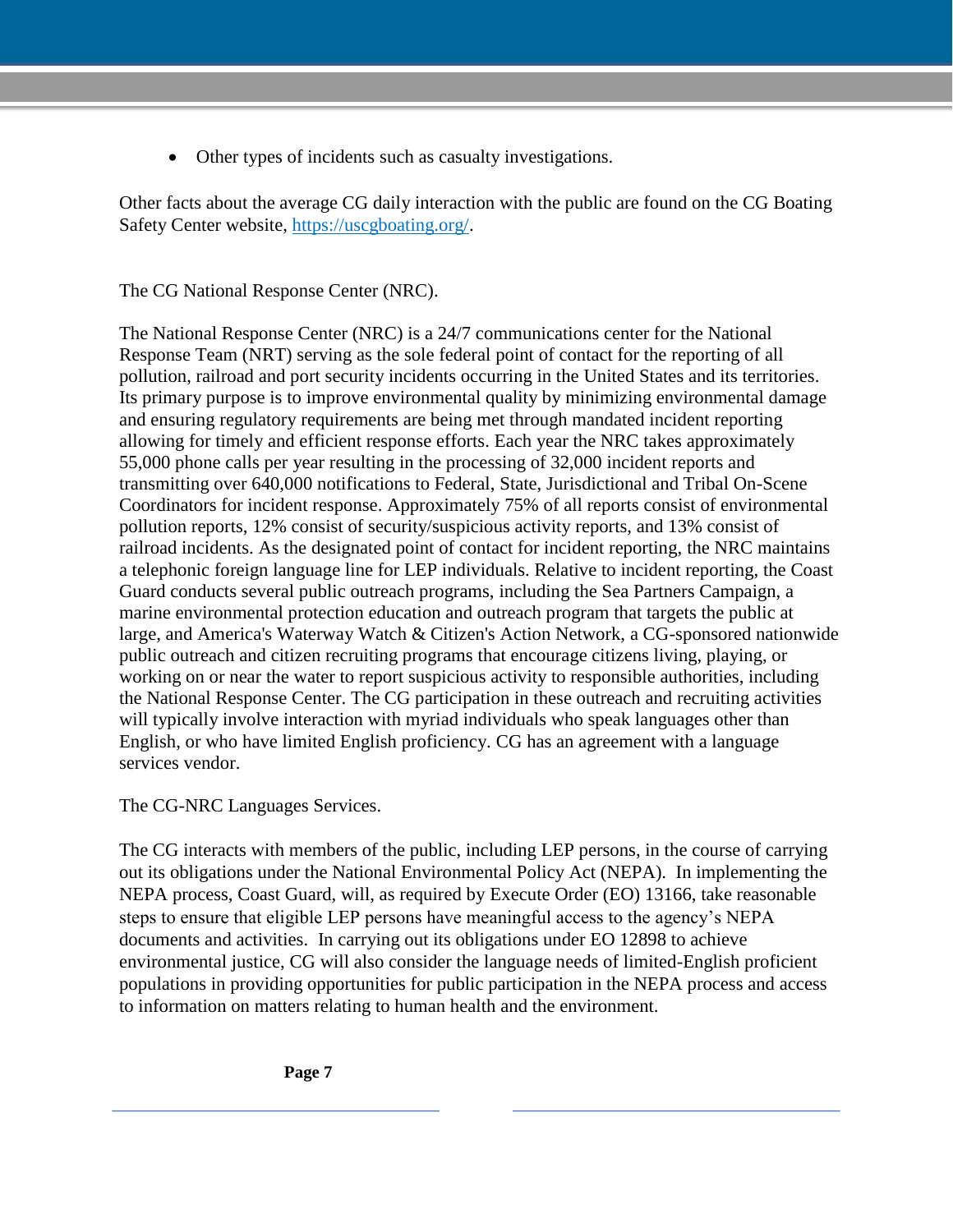Some written brochures and other printed materials distributed to the public are sometimes translated into frequently encountered languages and made available through the CG Auxiliary National Supply Center. Examples include, information on boating safety, pollution/environmental awareness pamphlets (including versions in Spanish, French, and Japanese), Clean Water Act stickers (also in Spanish), and MARPOL (Maritime Pollution) restrictions stickers (Spanish, Japanese, Portuguese, Creole, and Italian). The CG's National Pollution Funds Center (NPFC) has translated versions of its claimant's guide and optional Oil Spill Liability Trust Fund claim form in Khmer, Vietnamese, and Spanish.

All CG radio communications are conducted in English as governed by international law and U.S. regulations (IMO NAV 46/INF.4 and 33 CFR 26.04 & 26.07, respectively). In 1973, the International Maritime Organization (IMO) Maritime Safety Committee agreed at its twentyseventh session that, where language difficulties arise, a common language should be used for navigational purposes and that language should be English. In consequence, the Standard Marine Navigational Vocabulary (SMNV) was developed, adopted in 1977, and amended in 1985. In 1992, the IMO Maritime Safety Committee at its sixtieth session instructed the IMO Sub-Committee on Safety of Navigation to develop a more comprehensive standardized safety language than the SMNV of 1985, taking into account the changing conditions in modern seafaring and covering all major safety-related verbal communications. Under the International Convention on Standards of Training, Certification and Watch-keeping for Seafarers, 1978, as revised 1995, the ability to understand and use the Standard Marine Communications Phrases (SMCP) is required for the certification of officers in charge of a navigational watch on ships of 500 gross tonnages or more. No person may use the services of, and no person may serve as, a person required to maintain a listening watch under Section 5 of the Act, 33 U.S.C. 1204, unless the person can communicate in the English language. This pertains to the radiotelephone required for the exclusive use of the master or person in charge of the vessel, or the person designated by the master or person in charge to pilot or direct the movement of the vessel, who shall maintain a listening watch on the designated frequency.

 personnel and the public are also typical, generally during boarding. A boarding typically boat. In some cases, those boats are based from shore units, and in other cases, they are At sea, interactions with the public are most often via telephone or radio communication with CG boats, ships (cutters), aircraft, and/or shore stations. Face-to-face meetings between afloat involves a small contingent of personnel delivered to a private vessel by a CG or CG Auxiliary deployed from larger ships, often far offshore. Face-to-face interactions at sea differ somewhat from those at shore-based units, largely due to the limited resources immediately available to the members of the boarding party, relative to those typically available at a shore unit (i.e. a small boarding party may be less likely to have a certified Foreign Language Program linguist or interpreter than a large station crew, and may have reduced access to some communications options, such as telephonic interpretation services). In many cases, however, boarding parties deployed from large cutters or nearby shore units may be able to utilize the more robust language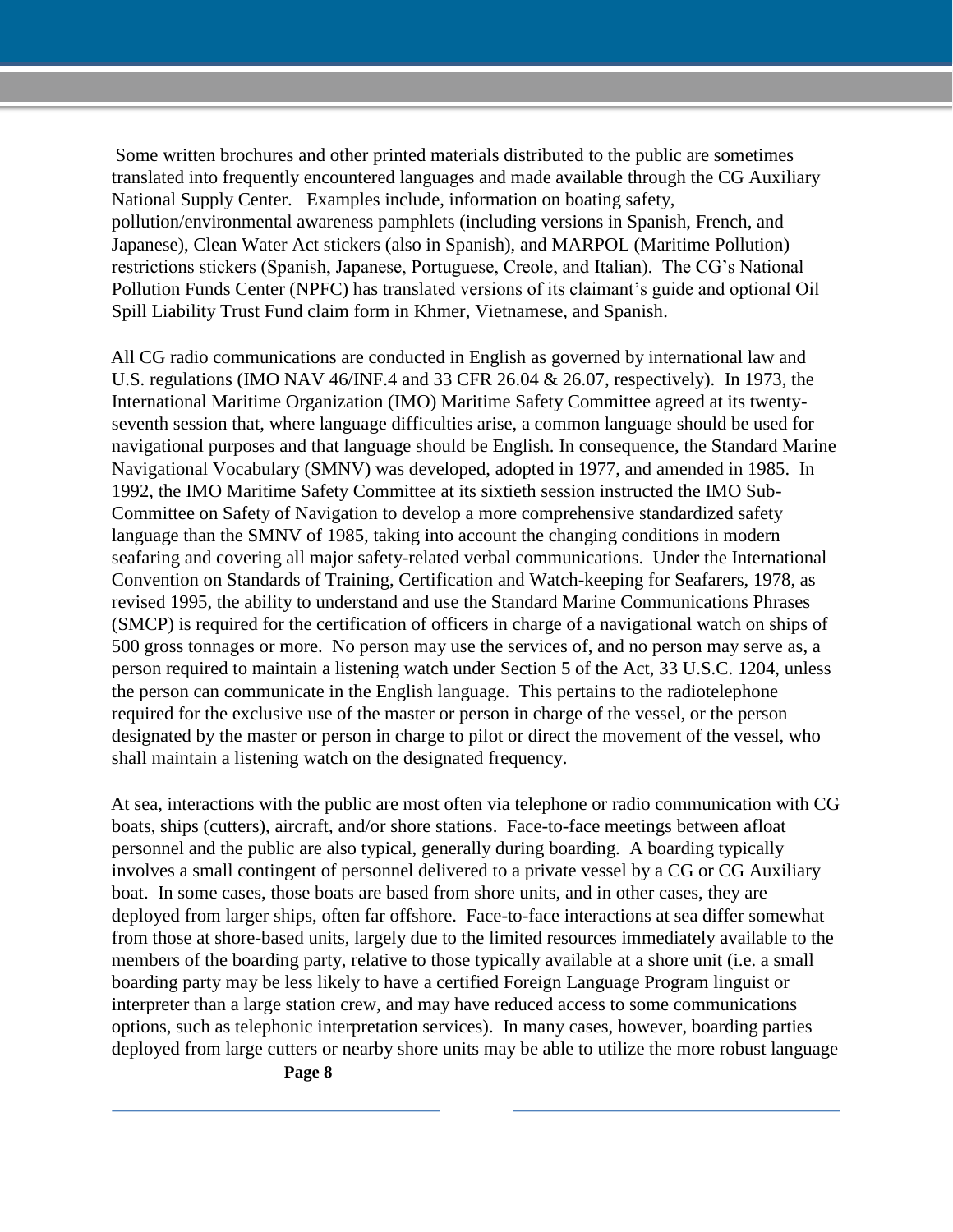crews are generally relatively small and often operate at large distances from other units. and/or communications resources of the larger platform. Similar to boarding parties, aircraft

In addition to "typical" CG operations and interactions with fixed, shore-based units and cutters, boats, and aircraft assets, CG response operations occasionally involve the stand up of incidentspecific organizational components, sometimes in different locations than established CG facilities. Additionally, when incidents such as earthquakes, floods, and oil spills occur, normal means of communications may be less reliable or unavailable. Nonetheless, the CG seeks to establish regional language access services appropriate to the incident. For example, immediately after the Haiti Earthquake in January 2010, the CG Auxiliary Interpreter Corps (AIC) readied 20 Creole/French Interpreters on "stand by" for immediate deployment. Shortly after the BP Deepwater Horizon oil spill in the Gulf of Mexico, the AIC organized nearly 100 interpreters to translate daily media updates from English to five (5) foreign languages.

 they are federally funded, are governed by Title VI of the Civil Rights Act of 1964, which The CG also provides grants to States, U.S. Territories, and non-profit organizations to assist and support boating safety initiatives. For example, someone seeking a Masters License may visit a CG facility; and while a LEP individual may not be eligible to receive a license, he/she must be provided meaningful access to information about the licensing process. These activities, because requires recipients of Federal Financial Assistance to ensure meaningful access to their programs and activities by LEP persons.

#### <span id="page-9-0"></span>**LEP Communities Served or Encountered**

The Coast Guard started its formal foreign language program in 2005. A 1999 Coast Guard study, known as the Foreign Language Needs Assessment (FLNA), formed the basis of the USCG Foreign Language Program. According to the FLNA the foreign languages needed to support CG operational missions (units that routinely deploy to the Caribbean, Central and South America, and the Far East) include the following languages: Spanish, Haitian-Creole, Russian, Vietnamese, Mandarin Chinese, Japanese and Korean. Eighty percent of the need is for the Spanish language.

#### <span id="page-9-1"></span>**Tracking and Monitoring Procedures**

The CG provides between 30-40 individual grants to, at least, a dozen non-profit organizations and an additional 56 grants directly to U.S. states and territories to support recreational boating safety initiatives. With regard to the CG Grants, the CG Civil Rights Compliance and Procedures Office and the CG Grants Office will work in a collaborative manner to increase efforts that emphasize training, tracking, collecting and managing data in both CG funded and CG conducted activities. Methods to ensure compliance with CG funded activities include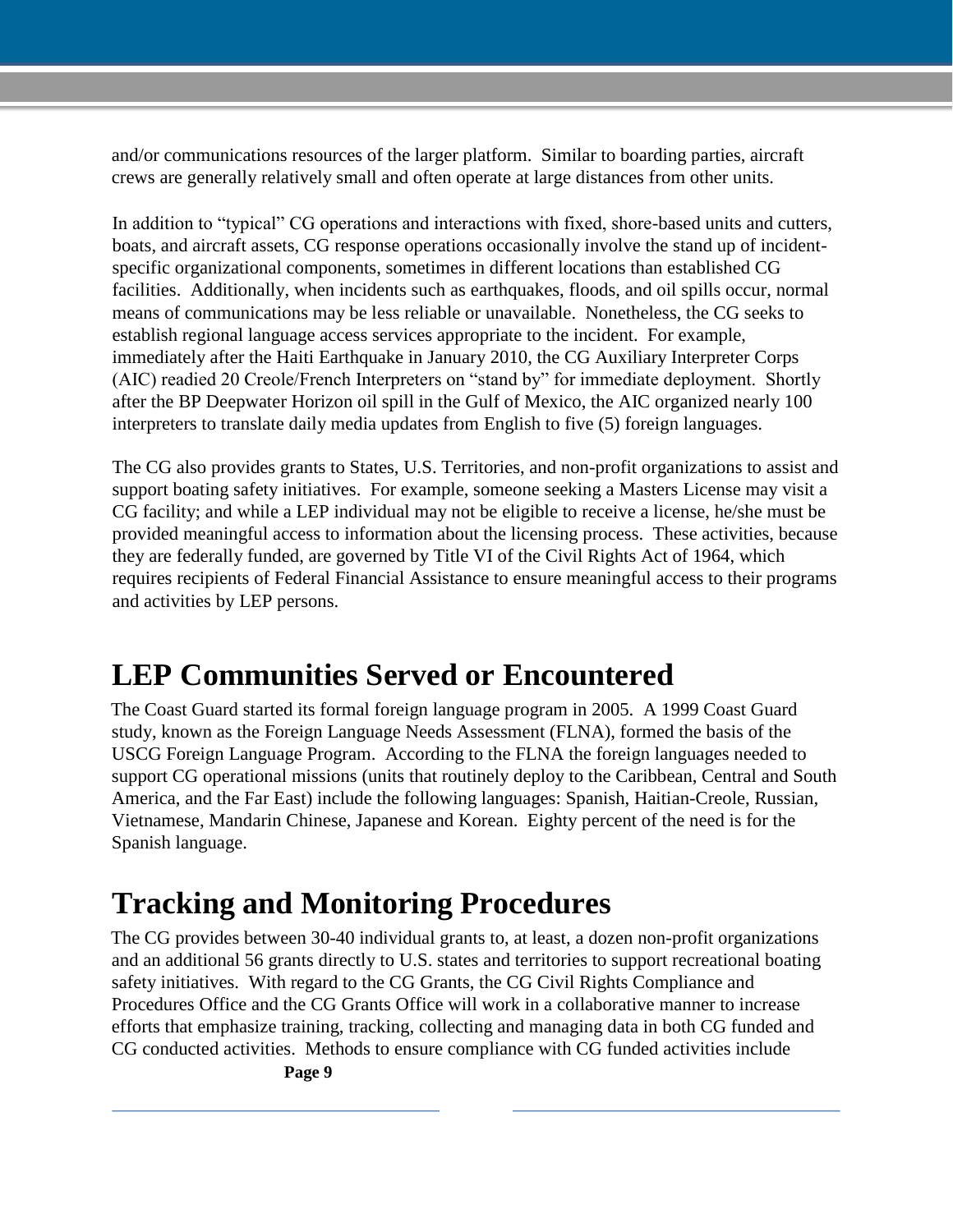reviews by the DHS Office for Civil Rights and Civil Liberties (CRCL) using the Civil Rights Evaluation Tool. CRCL and CG can work together in conducting and reviewing compliance reviews, identifying the gaps in providing services to LEP persons and providing technical assistance to achieve compliance for CG recipients. The CG LAP Working Group will conduct biannual review and update of this plan or as required by the Department of Homeland Security (DHS).

#### <span id="page-10-0"></span>**Goals and Objectives**

The CG's LAP primary goal is to eliminate or mitigate LEP as a barrier to accessing CG's programs, activities, or events. In this regard, the CG's priorities will focus on identifying and developing a tracking mechanism to be able to collect information on the most common and the most critical language access needs. Another goal is to ensure the LAP Working Group is properly trained on pertinent areas of Title VI. Below are current objectives with the target dates for implementation.

- Identify protocols in place for CG personnel/units/operational components to identify language access services provided to LEP persons, February 2021.
- Determine proper audience and level of LAP training required November 2019 (completed).
- Conduct evaluation of CG recipient organizations, at least, two recipient per year.

#### <span id="page-10-1"></span>**Language Assistance Resources and Measures**

Language Access Resources. The CG offers interpretation and translation services through the following resources:

• The CG Foreign Language Program (CG FLP). There are approximately 610 certified interpreter positions allocated to 103 cutters and patrol boats and 70 shore-based units, based on historical operational requirement and projected future needs. These allocated positions provide interpretive services as a collateral duty function, in addition to primary duty responsibilities to a particular CG unit. Units may designate a number of interpreters to certain qualification levels based on the CG Foreign Language Program guidance. Interpreters must meet criteria outlined in the CG Foreign Language Program, including passing the Defense Language Proficiency Test (DLPT). In addition to collateral duty interpreter, the CG FLP also has 132 certified linguists with language skills necessary as part of their primary assignment. The CG FLP includes Arabic and the seven languages deemed to be of strategic importance to CG missions: Spanish, Haitian Creole/French, Russian, Vietnamese, Chinese (Mandarin), Japanese, and Korean. Eighty percent (80%) of CG FLP requirements are for Spanish.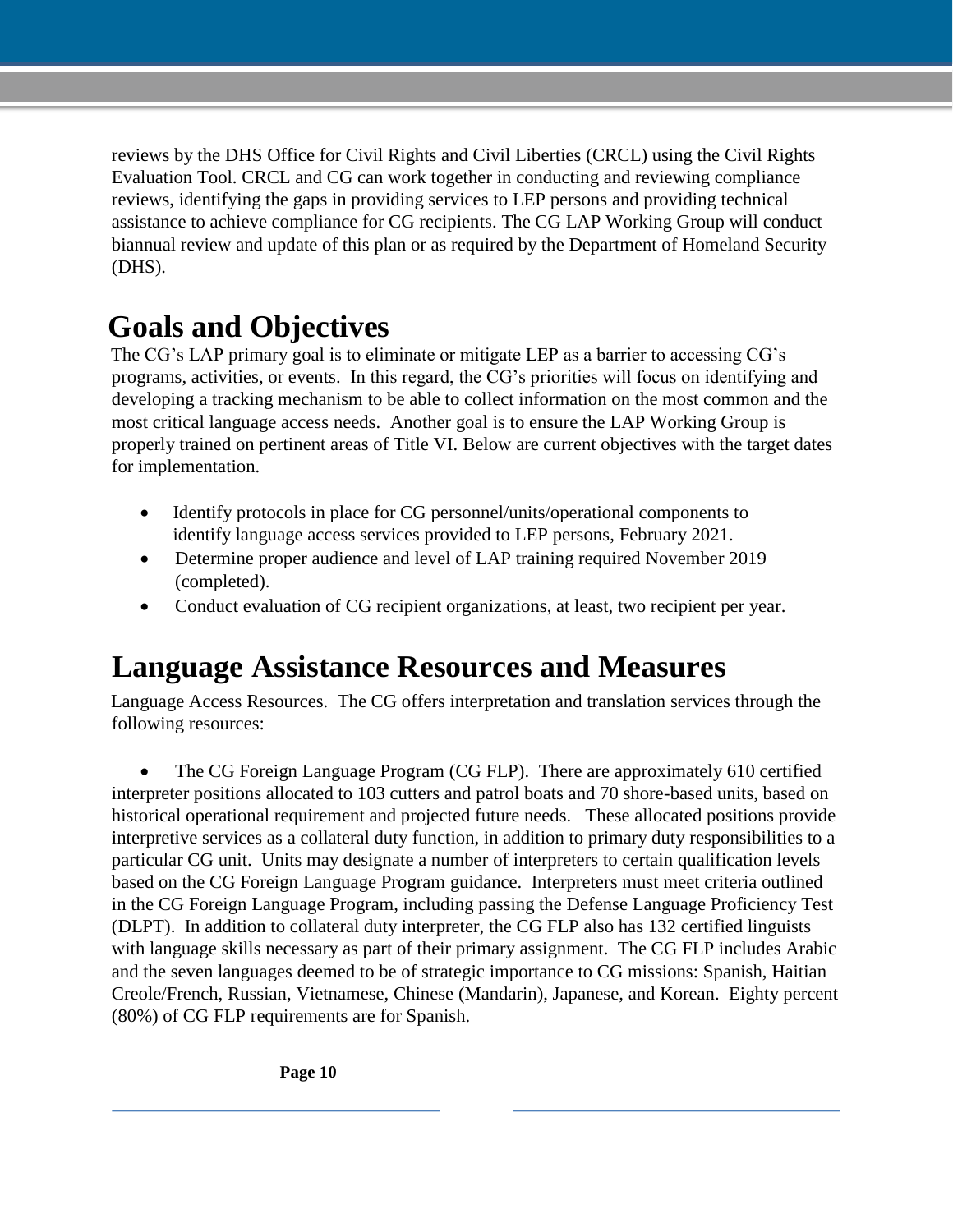• The CG Auxiliary Interpreter Corps (AIC). The AIC has over 363 volunteer interpreters, whose language skills have been assessed, and offers interpretation services in 48 foreign languages, and has provided over 52,000 hours of interpretation to date. To request interpreter support, simply logon to http://icdept.cgaux.org.

 Virtual Translation. The National Pollution Fund Center (NPFC) utilizes the National Virtual Translation Center (NVTC) to assist with written translations.

 Other resources: The CG may explore national or regional language access services, including use of a DHS-wide blanket purchase agreement for language services. The use of "I Speak" language identification guides (i.e. provided to CG stations boarding team leads, Search and Rescue assets, etc.), and technology solutions such as hand-held translators may also be currently in use.

 Communications Capabilities, Staff Capabilities, and types of interactions: Language Access Measures. The level and standards of methods and measures used by the CG to provide language access services to LEP individuals depend on several factors such as Asset

 Asset communications capabilities: Language access may be limited based on the type of unit providing the service and the different types of capabilities they have. For example, small boats and certain aircraft may have fewer communications options than large cutters or shore-based units. Afloat/in-flight units may lack access to telephonic services available to shore units. Response Operations may face reduced communications capabilities during or after natural disasters such earthquakes, floods, hurricanes, etc., due to damaged infrastructure. Some assets/units may have real-time interpreting capabilities, where others may have the ability to record communications for delayed translation.

 Staff capabilities: Smaller assets (boats and aircraft) will, generally, have fewer personnel and less likely to have certified interpreters aboard, especially taking into consideration that only 25 percent (173 of 705) CG units have certified collateral duty interpreters assigned.

 Types of interactions. Face-to-face communications may allow use of "I Speak" or other similar materials.

 In some cases, telephone, radio, and other voice-only communications may be recorded and translated (with time delay).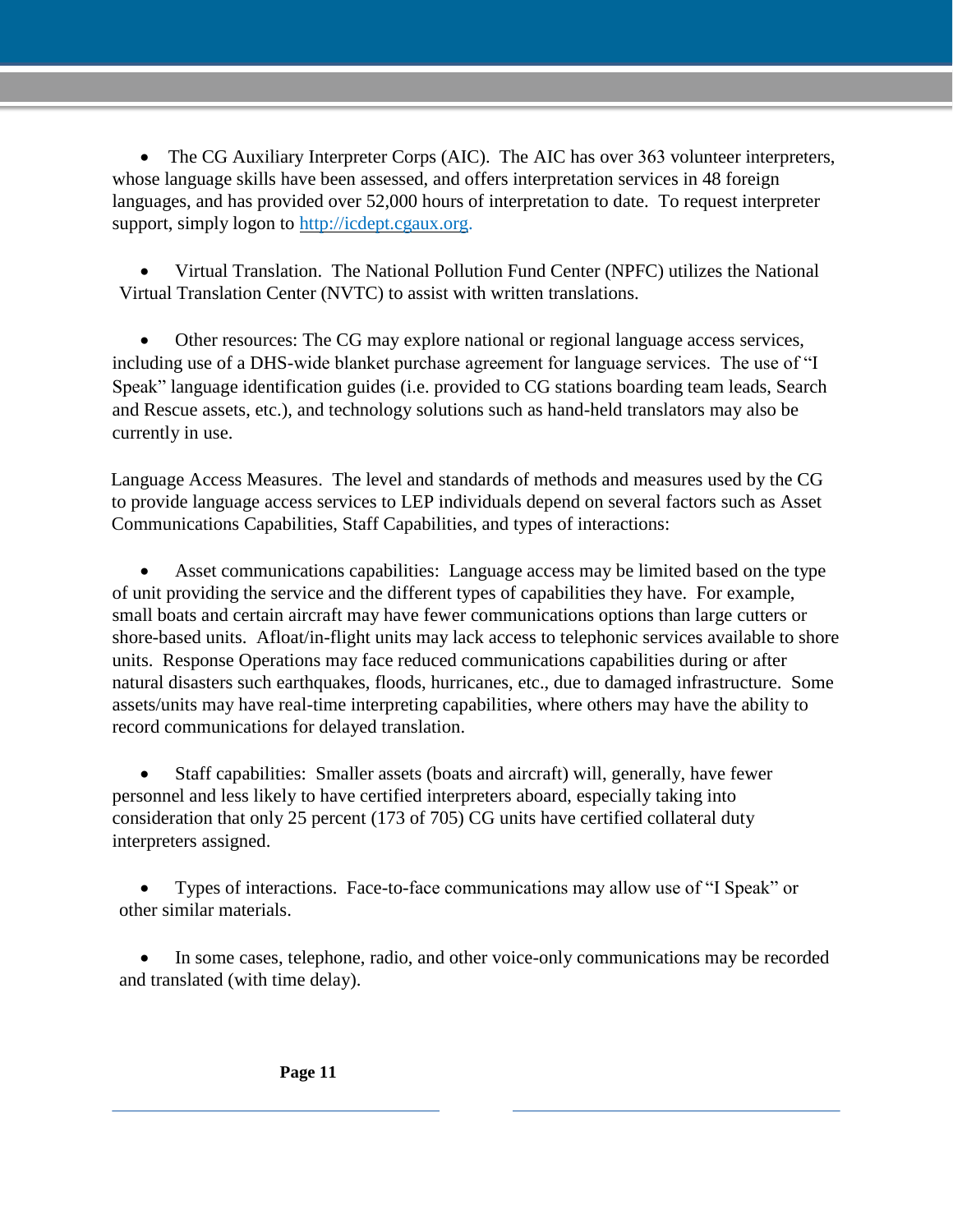#### <span id="page-12-0"></span>**Employee Duties and Development**

The CG Foreign Language Program (FLP) linguists are assigned with language skill requirements as part of their primary duties. Although, some linguists are assigned and performing duties within the scope of Executive Order 13166, the majority of 132 FLP linguists are assigned extraterritorially and consequently, outside of the scope (i.e. within three nautical miles) of the CG LEP population. The CG periodically assesses its need for FLP linguists to ensure mission capability and it also requires that assigned linguists achieve a score of at least 2/2 on the Defense Language Proficiency Test (DLPT) to qualify as an interpreter.

#### <span id="page-12-1"></span>**Levels of Competency**

The CG Auxiliary Interpreter Corps (AIC) and the CG Foreign Language Program have different standards for evaluating language skills.

The CG AIC has two competency levels:

 Level A, which means the interpreter reads, writes, speaks, and understands a foreign language fluently in addition to English. Sixty one percent (61%) of CG AIC volunteer interpreters are in Level A category.

 Level B, which means the interpreter speaks, and understands a foreign language in addition to English but does not, necessarily, read or write any language fluently. Thirty nine percent (39%) of AIC volunteer interpreters are in Level B category.

#### <span id="page-12-2"></span>**Resources**

 to the successful implementation of this plan. This may include Agency-wide, regional, or unit specific funding and personnel requirements with appropriate tracking mechanism so as to The CG will assess the resources necessary to fund and support LEP projects identified as critical maximize the efficiency and effectiveness of the program.

#### <span id="page-12-3"></span>**Notice to LEP Persons**

The CG will make reasonable efforts to ensure the public is aware of its LEP policy and existing options to access language assistance services. This information will be provided in English and translated into most frequently used language(s), other than English, based on the relevant population.